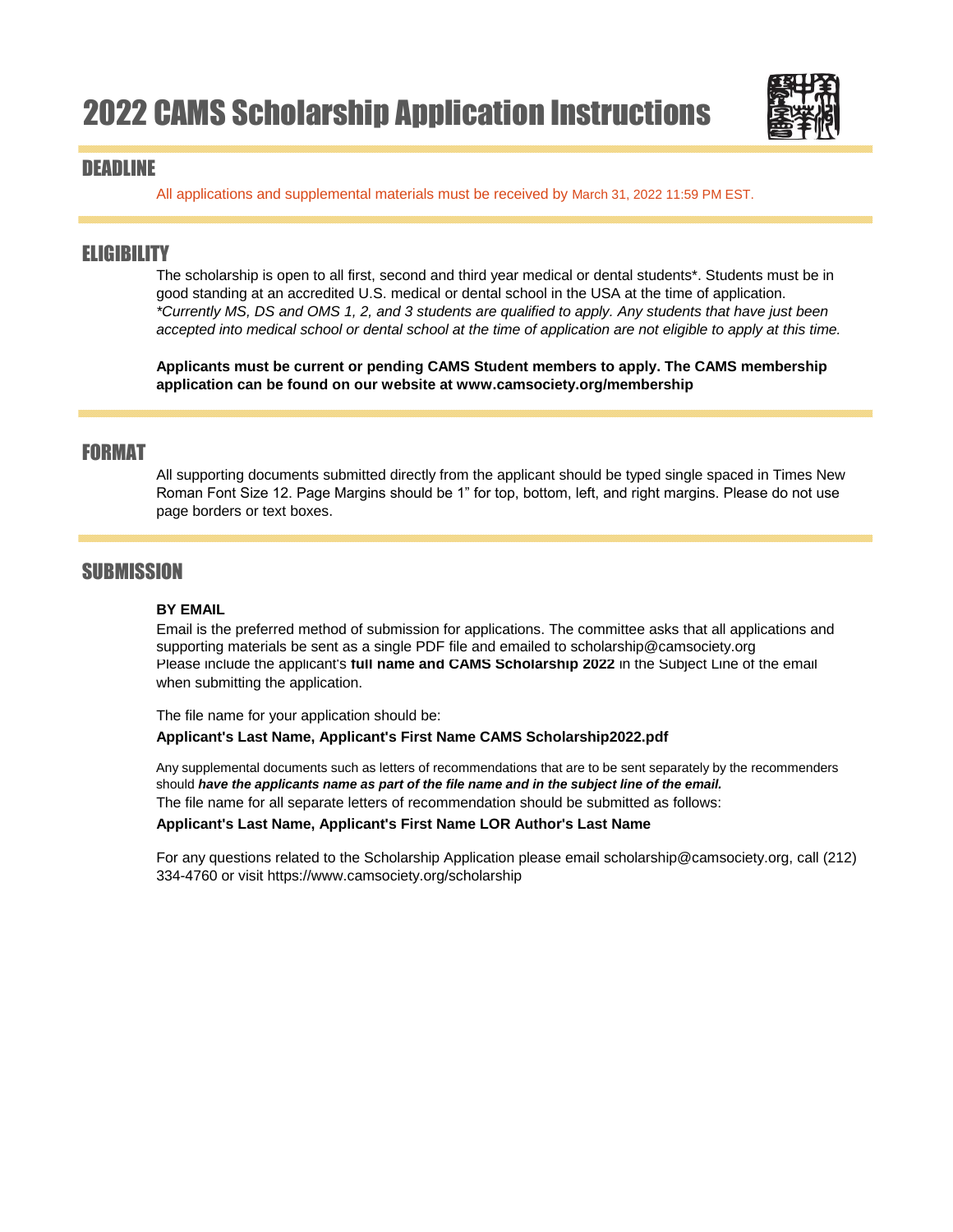# 2022 CAMS Scholarship Application Checklist



All applications submitted electronically should be sent as a single PDF file in the following order:

## Required Documents Checklist

- Completed and Signed Application Form *Unsigned Applications will not be accepted.*  $\Box$  1.
	-
- Applicant's Curriculum Vitae  $\Box$  2
- A letter from the Dean of Students or Registrar's Office verifying that the applicant is in good standing\*  $\Box$  3.
- Letter of Recommendation #1\*  $\Box$  4.
- Letter of Recommendation #2\*  $\Box$  5.

*\*Please be advised that all letters of recommendation should be on official letterhead and accompanied by an actual signature. The letter can be scanned and emailed to us directly. All other formats will not be accepted. Letters will not be accepted without an actual signature.*

*Please also note that the Letter of Good Standing must be separate from the Letters of Recommendation and must be accompanied by an actual signature.*

*Reminder: Applicants must be current or pending members of the Chinese American Medical Society to be eligible for scholarship.*

# FINANCIAL NEED CONSIDERATION CHECKLIST (Optional)

*Students who have extenuating financial circumstances and would like to apply for financial need consideration have the option to complete the Financial Need Supplemental Application.* 

- A completed and signed Financial Need Consideration Application Supplement Form  $\Box$  1.
- A copy of the applicant's latest 1040 Tax Return. If the applicant is a dependent, a copy of the applicant's parent's 1040 Tax Return in required. If there is no 1040 Tax Return, the applicant must submit a written statement to the fact.  $\Box$  2
- A letter from the applicant's Dean, Professor, or Financial Aid Office supporting their claim for finanical need. 3.
- A letter or official document from the financial aid office of the medical school stating the amount of scholarships grants and loans the applicant received in 2021-2022  $\Box$  4.

For any questions related to the scholarship please call (212) 334-4760 or visit http://camsociety.org/scholarship The deadline to submit your application and all supplemental materials is March 31, 2022 11:59 PM EST.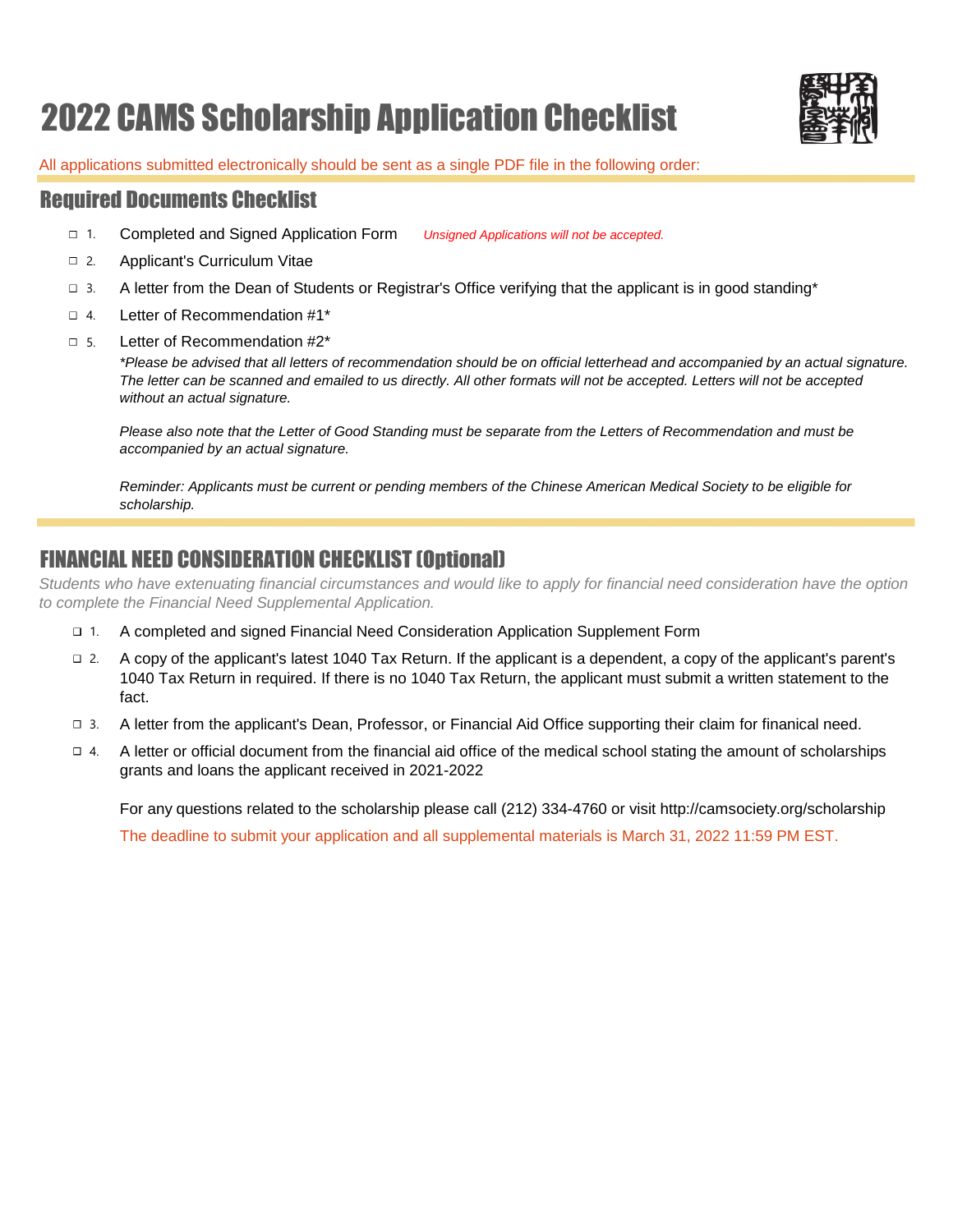# 2022 CAMS Scholarship Application



The deadline to submit your application and all supplemental materials is March 31, 2022 11:59 PM EST.

| PART A: APPLICANT'S INFORI                                                                                                                                                                                                                          |                                                           |  |                                   |  |  |  |
|-----------------------------------------------------------------------------------------------------------------------------------------------------------------------------------------------------------------------------------------------------|-----------------------------------------------------------|--|-----------------------------------|--|--|--|
| $\square$ Miss $\square$ Ms.<br>$\Box$ Mr.                                                                                                                                                                                                          | Mrs. Other _____                                          |  |                                   |  |  |  |
| Last Name                                                                                                                                                                                                                                           |                                                           |  | <b>First Name</b>                 |  |  |  |
| Middle Initial                                                                                                                                                                                                                                      |                                                           |  | Chinese Name (If applicable)      |  |  |  |
| Home Address                                                                                                                                                                                                                                        |                                                           |  | City, State ZIP                   |  |  |  |
| <b>Mailing Address</b><br><b>Mailing Address</b>                                                                                                                                                                                                    |                                                           |  | City, State ZIP                   |  |  |  |
| Effective Date From:<br>Phone Number                                                                                                                                                                                                                |                                                           |  | To:<br>Email                      |  |  |  |
| Date of Birth                                                                                                                                                                                                                                       |                                                           |  |                                   |  |  |  |
|                                                                                                                                                                                                                                                     |                                                           |  |                                   |  |  |  |
| <b>PART B: EDUCATION</b>                                                                                                                                                                                                                            |                                                           |  |                                   |  |  |  |
| Please select 1: □ MS                                                                                                                                                                                                                               | $\Box$ OMS<br>$\Box$ DS                                   |  |                                   |  |  |  |
| Medical/Dental School Year: 1st Year                                                                                                                                                                                                                | $\Box$ 2nd Year<br>$\Box$ 3rd Year                        |  |                                   |  |  |  |
| <b>Medical/Dental School</b>                                                                                                                                                                                                                        |                                                           |  | Anticipated Date of<br>Graduation |  |  |  |
| <b>School Address</b>                                                                                                                                                                                                                               |                                                           |  | City, State ZIP                   |  |  |  |
| <b>Graduate School</b>                                                                                                                                                                                                                              |                                                           |  |                                   |  |  |  |
| <b>School Address</b>                                                                                                                                                                                                                               |                                                           |  | City, State ZIP                   |  |  |  |
| Degree Earned                                                                                                                                                                                                                                       |                                                           |  | Date of Graduation                |  |  |  |
| <b>Undergraduate College</b>                                                                                                                                                                                                                        | <u> 1989 - Andrea Andrew Maria (h. 1989).</u>             |  | School City & State               |  |  |  |
| Degree Earned                                                                                                                                                                                                                                       |                                                           |  | Date of Graduation                |  |  |  |
| <b>High School</b>                                                                                                                                                                                                                                  |                                                           |  | School City & State               |  |  |  |
| Date of Graduation                                                                                                                                                                                                                                  |                                                           |  |                                   |  |  |  |
| <b>PART C: ADDITIONAL INFORMATION</b>                                                                                                                                                                                                               |                                                           |  |                                   |  |  |  |
| If yes, what year(s)?                                                                                                                                                                                                                               | Have you previously applied for the CAMS Scholarship? Ves |  | $\Box$ No                         |  |  |  |
| Have you ever been awarded a CAMS Scholarship? Fores<br>$\square$ No<br>If yes, what year?                                                                                                                                                          |                                                           |  |                                   |  |  |  |
| Are you a member of the Chinese American Medical Society? Ves<br>Application Pending                                                                                                                                                                |                                                           |  |                                   |  |  |  |
| Are any of your relatives members of the Chinese American Medical Society? Thes<br>$\square$ No<br>If Yes, what is their<br>name?                                                                                                                   |                                                           |  |                                   |  |  |  |
| Has any other member of your family received a CAMS Scholarship?<br>$\square$ No<br>$\Box$ Yes<br>How did you hear about this scholarship? CAMS Website<br>CAMS Email<br>CAMS Student Representative<br>CAMS Member<br>□CAMS Staff<br>$\Box$ Other: |                                                           |  |                                   |  |  |  |
| Please check here if your letter of recommendations will be sent directly to CAMS by the Author<br>Letter of Recommendation #1 will be sent by:                                                                                                     |                                                           |  |                                   |  |  |  |
| Letter of Recommendation #2 will be sent by:                                                                                                                                                                                                        |                                                           |  |                                   |  |  |  |
|                                                                                                                                                                                                                                                     |                                                           |  |                                   |  |  |  |

Are you submitting the financial need supplemental application?  $\Box$  Yes  $\Box$  No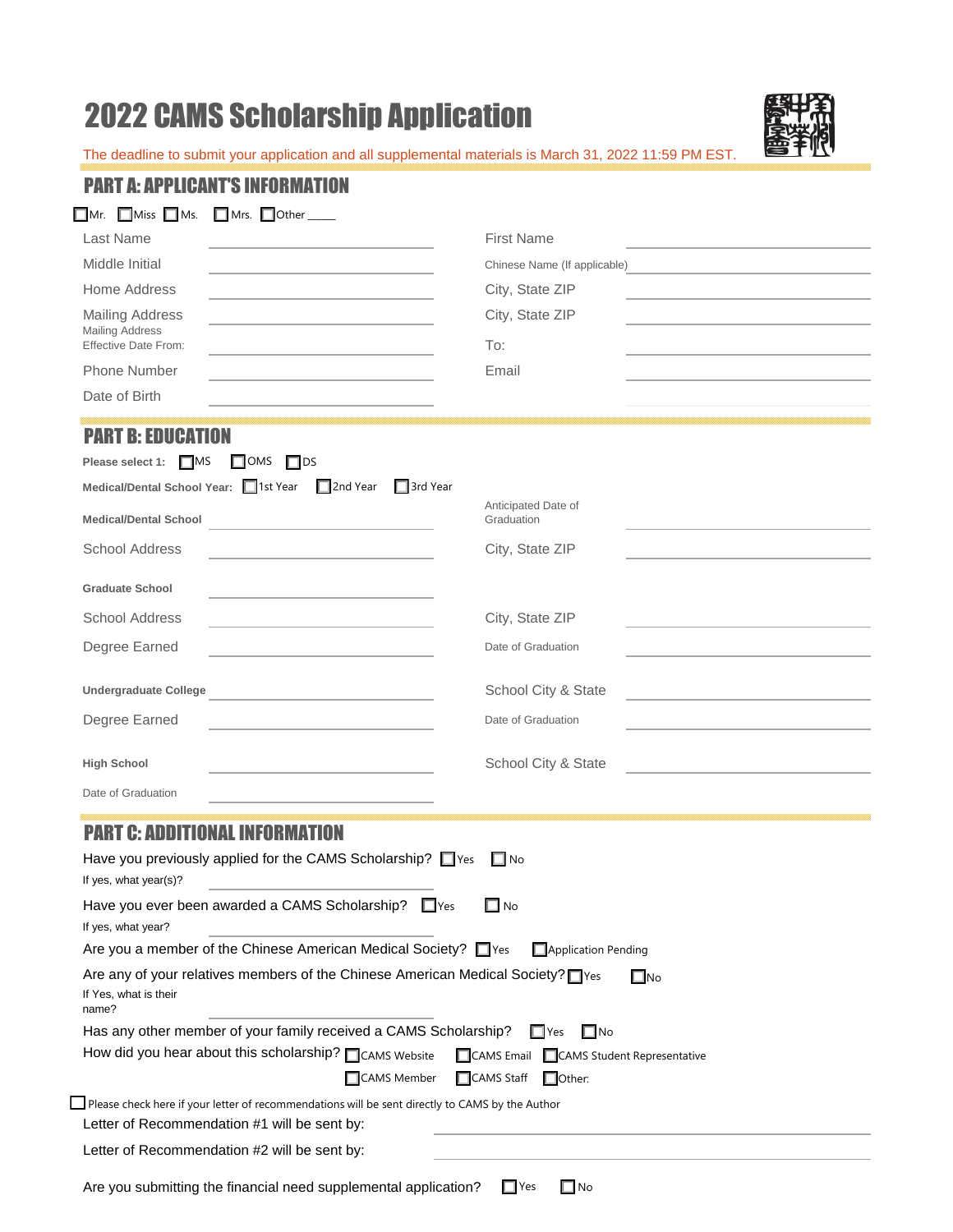# PART D: PERSONAL STATEMENT (500 Words or Less)

*Please enter your personal statement in the space provided below.*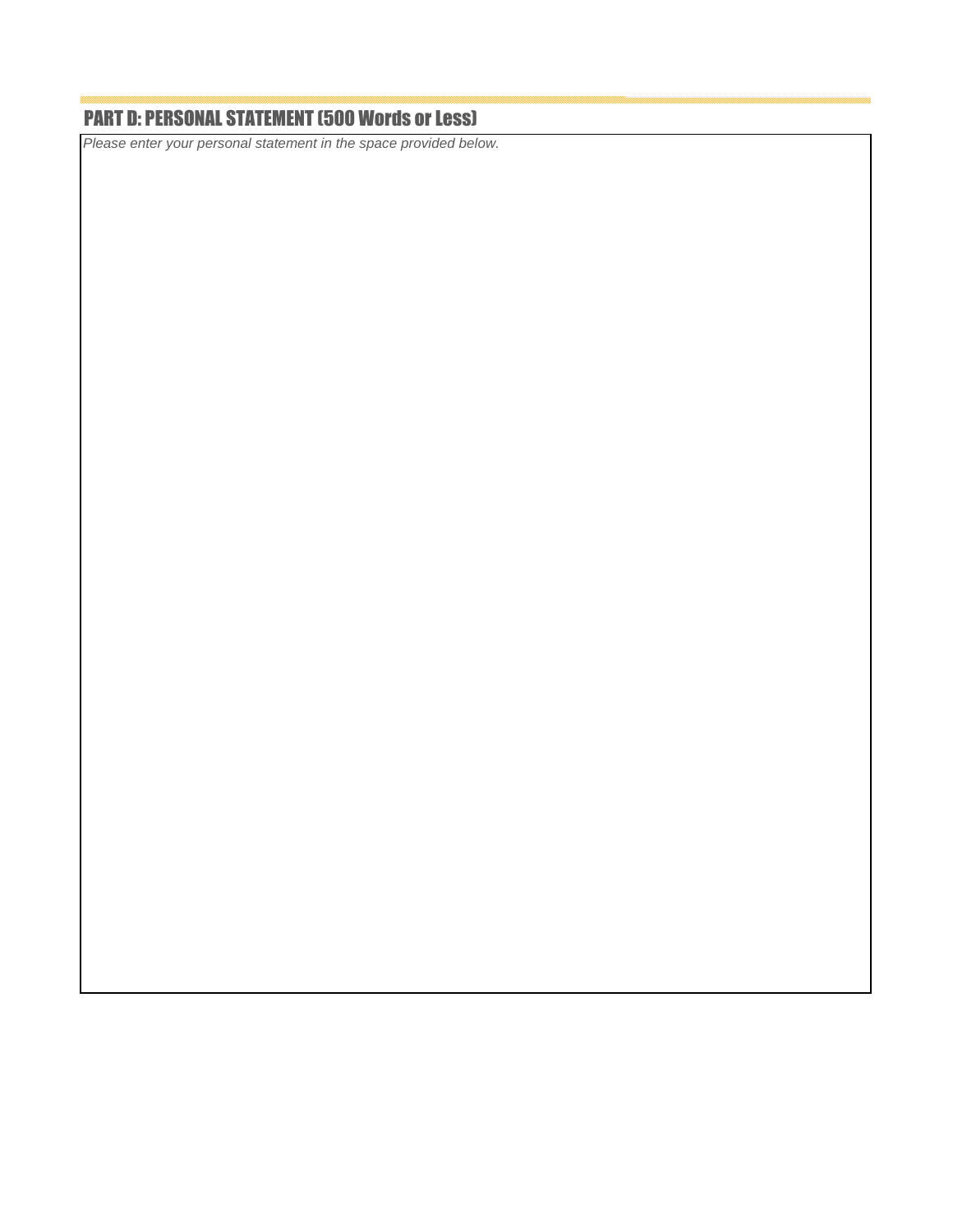## PART E: ESSAY (250 words or less)

**It is the mission of CAMS to improve the health status of Chinese Americans and to promote excellence in health care for all through the mobilization of health care professionals. As a future health care professional, what do you foresee as being the greatest challenge to improving the health status of Chinese Americans and what do you think can be done to address this?**

*Please enter your response in the space provided below.*

### PART F: SIGNATURE

I certify that the information provided on this form is true to the best of my knowledge.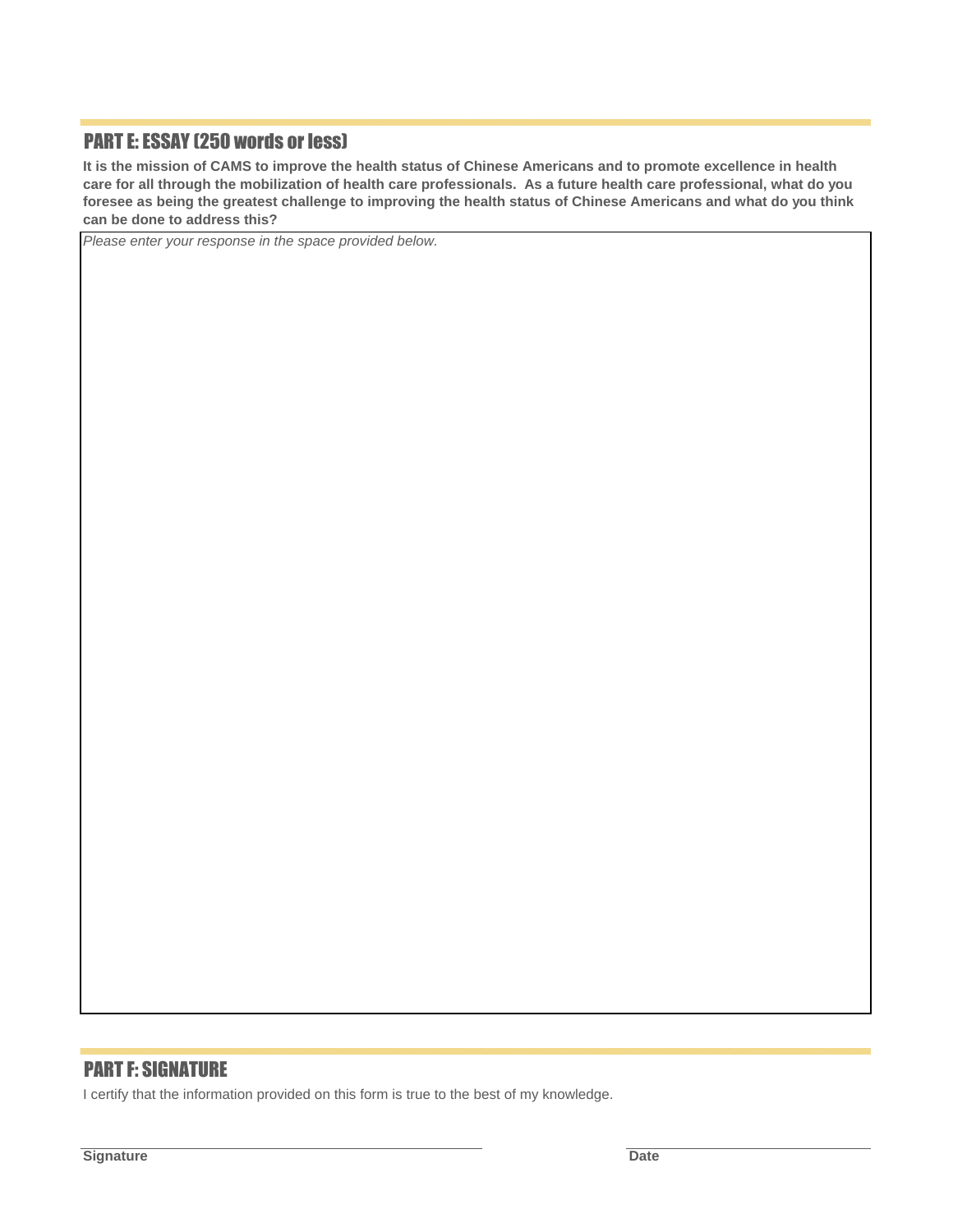# 2022 CAMS Scholarship Application FINANCIAL NEED CONSIDERATION SUPPLEMENTAL APPLICATION (Optional)



*Students who have extenuating financial circumstances and would like to apply for financial need consideration have the option to complete the Financial Need Supplemental Application.* 

The deadline to submit your application and all supplemental materials is March 31, 2022 11:59 PM EST.

|              | <b>APPLICANT'S INFORMATION</b>                                                                                                   |  |
|--------------|----------------------------------------------------------------------------------------------------------------------------------|--|
|              | $\square$ <sub>Mr.</sub> $\square$ <sub>Miss</sub> $\square$ <sub>Ms.</sub> $\square$ <sub>Mrs.</sub> $\square$ <sub>Other</sub> |  |
| $l$ ant Name |                                                                                                                                  |  |

| Last Name                                                                                                              | <b>First Name</b><br>the control of the control of the control of the control of the control of the control of                 |
|------------------------------------------------------------------------------------------------------------------------|--------------------------------------------------------------------------------------------------------------------------------|
| Middle Initial                                                                                                         | Chinese Name (If applicable)<br><u> 1980 - Andrea Andrew Maria (h. 1980).</u>                                                  |
| Medical/Dental School<br><u> 1980 - Andrea Andrew Maria (h. 1980).</u>                                                 | Anticipated Date of<br>Graduation<br>the control of the control of the control of the control of the control of the control of |
| <b>Father's Name</b><br>the control of the control of the control of the control of the control of<br>Highest Level of | Place of Employment<br>the control of the control of the control of the control of the control of                              |
| Education<br>the contract of the contract of the contract of the contract of the contract of                           | Occupation<br>the contract of the contract of the contract of the contract of the contract of                                  |
| Place of Birth                                                                                                         | $\Box$ N/A                                                                                                                     |
|                                                                                                                        |                                                                                                                                |
| <b>Mother's Name</b><br>the control of the control of the control of the control of the control of                     | Place of Employment<br>the control of the control of the control of the control of the control of                              |
| Highest Level of<br>Education<br>the control of the control of the control of the control of the control of            | Occupation<br>the control of the control of the control of the control of the control of the                                   |
| Place of Birth<br>the control of the control of the control of the control of the control of the control of            | $\Box$ N/A                                                                                                                     |
| $\Box$ Yes $\Box$ No<br>Do you have any siblings?                                                                      |                                                                                                                                |
| If yes, how many and what are their ages?                                                                              |                                                                                                                                |
| Number of Siblings<br>the control of the control of the control of the control of the control of                       | Ages                                                                                                                           |
|                                                                                                                        |                                                                                                                                |
| <b>FINANCIAL INFORMATION</b>                                                                                           |                                                                                                                                |

Applicant's Current Outstanding Undergraduate Loans Applicant's Current Outstanding Graduate/Professional Education